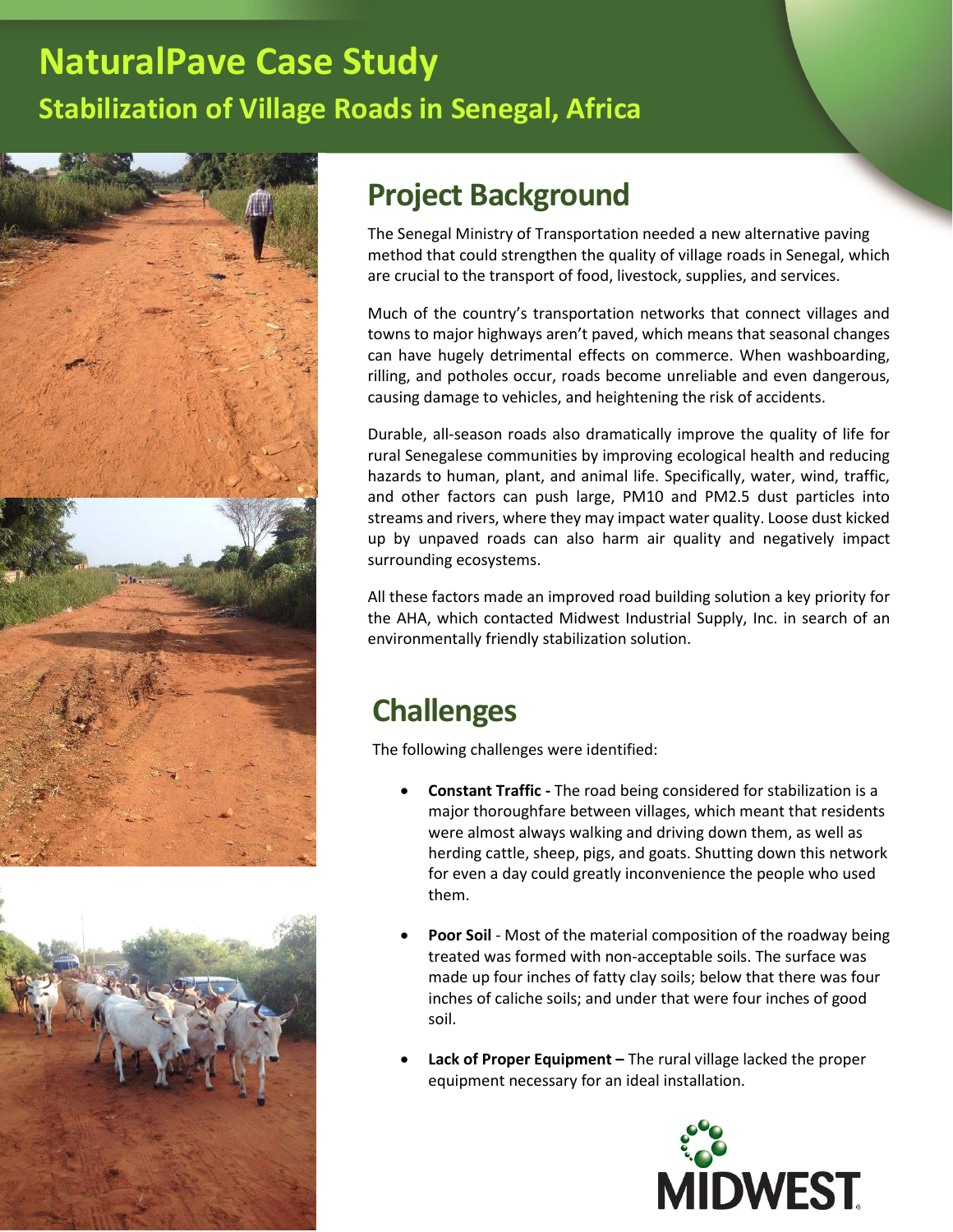# **NaturalPave Case Study Stabilization of Village Roads in Senegal, Africa**







#### **Solution**

Midwest's team of experts decided that Soil Sement Engineered Formula (SSEF) would be the perfect fit for the Senegal Ministry of Transportation. Soil Sement Engineered Formula is Midwest's innovative soil stabilization solution for road construction. It uses high-tech binding agents to blend natural soils into a durable, pavement-like surface without the need for aggregate. This approach allows for stabilization at a shallower depth than traditional methods thereby stabilizing the road at a lower cost.

The Midwest team worked on only one side of the road at a time so that heavy loads like herds of cattle could pass through while construction was ongoing. And to help accelerate the process, residents would join hands along the side of the road to keep cattle diverted away from the construction activity. Neighbors also stopped by the site to offer whatever equipment they could drop off -- a few children even offered to lend a hand in the application.

#### **Installation**

Completing the entire scope of the project was a three-step process:

- **Step 1:** Cut one foot deep into the road and blade mixed the three different types of soil, combining them to create an acceptable road material.
- **Step 2:** Worked in four-inch lifts and built an eight-inch base in two lifts, adding moisture and compaction.
- **Step 3:** Soil-Sement Engineered Formula was applied and incorporated into a four-inch surface lift, graded, and compacted.
- **Step 4:** The stabilized and compacted road surface was topically treated with Soil Sement Engineered Formula to provide a durable and dust free surface course.

In the days following the installation, traffic and cattle were diverted off to the side of the road as much as possible to allow the treated surface to cure.